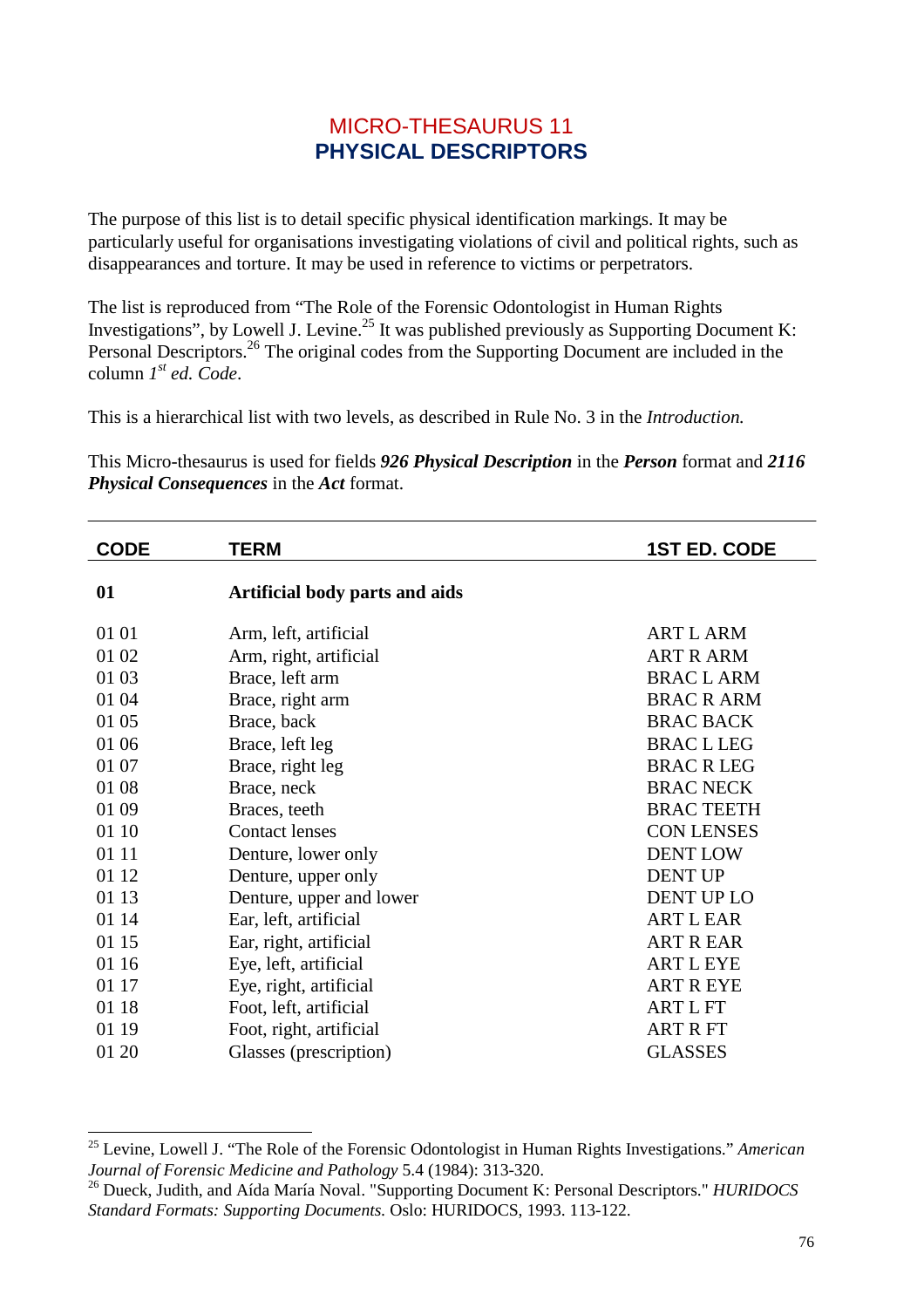| <b>CODE</b> | <b>TERM</b>                                                 | <b>1ST ED. CODE</b> |
|-------------|-------------------------------------------------------------|---------------------|
| 01 21       | Hand, left, artificial                                      | <b>ART L HND</b>    |
| 01 22       | Hand, right, artificial                                     | <b>ART R HND</b>    |
| 01 23       | Hearing aid                                                 | <b>HEAR AID</b>     |
| 01 24       | Leg, left, artificial                                       | <b>ART L LEG</b>    |
| 01 25       | Leg, right, artificial                                      | <b>ART R LEG</b>    |
| 02          | <b>Eye Disorders</b>                                        |                     |
| 02 01       | Cataract, left eye                                          | <b>CATALEYE</b>     |
| 02 02       | Cataract, right eye                                         | <b>CATA R EYE</b>   |
| 02 03       | Cross-eyed                                                  | <b>CROSSEYED</b>    |
| 02 04       | Eye, left, blind                                            | <b>BLND L EYE</b>   |
| 02 05       | Eye, right, blind                                           | <b>BLND R EYE</b>   |
| 02 06       | Eye, left and right blind                                   | <b>BLND</b>         |
| 03          | <b>Deafness</b>                                             |                     |
| 03 01       | Deaf, left ear                                              | <b>DEAFLEAR</b>     |
| 03 02       | Deaf, right ear                                             | DEAF R EAR          |
| 03 03       | Deaf, left and right ears                                   | <b>DEAF</b>         |
| 03 04       | Deaf-mute                                                   | <b>DEAF MUTE</b>    |
| 04          | <b>Deformities</b>                                          |                     |
| 04 01       | Cauliflower left ear                                        | <b>CAUL L EAR</b>   |
| 04 02       | Cauliflower right ear                                       | <b>CAUL R EAR</b>   |
| 04 03       | Cleft palate                                                | <b>CLEFT PAL</b>    |
| 04 04       | Crippled arm, left                                          | <b>CRIP L ARM</b>   |
| 04 05       | Crippled arm, right                                         | <b>CRIP R ARM</b>   |
| 04 06       | Crippled finger(s), left hand (includes webbed<br>fingers)  | <b>CRIP L FGR</b>   |
| 04 07       | Crippled finger(s), right hand (includes webbed<br>fingers) | CRIP R FGR          |
| 04 08       | Crippled foot, left (includes clubfoot)                     | <b>CRIP L FT</b>    |
| 04 09       | Crippled foot, right (includes clubfoot)                    | <b>CRIP R FT</b>    |
| 04 10       | Crippled hand, left                                         | <b>CRIP L HND</b>   |
| 04 11       | Crippled hand, right                                        | <b>CRIP R HND</b>   |
| 04 12       | Crippled leg, left                                          | <b>CRIP L LEG</b>   |
| 04 13       | Crippled leg, right                                         | <b>CRIP R LEG</b>   |
| 04 14       | Crippled toe, left (includes webbed toes)                   | <b>CRIP L TOE</b>   |
| 04 15       | Crippled toe, right (includes webbed toes)                  | <b>CRIP R TOE</b>   |
| 04 16       | Extra breast, centre                                        | <b>EXTR C BRST</b>  |
| 04 17       | Extra breast, left                                          | <b>EXTR L BRST</b>  |
| 04 18       | Extra breast, right                                         | <b>EXTR R BRST</b>  |
| 04 19       | Extra finger(s), left hand                                  | <b>EXTR LFGR</b>    |
| 04 20       | Extra finger(s), right hand                                 | <b>EXTR RFGR</b>    |
| 04 21       | Extra nipple, centre                                        | <b>EXTR C NIP</b>   |
|             |                                                             |                     |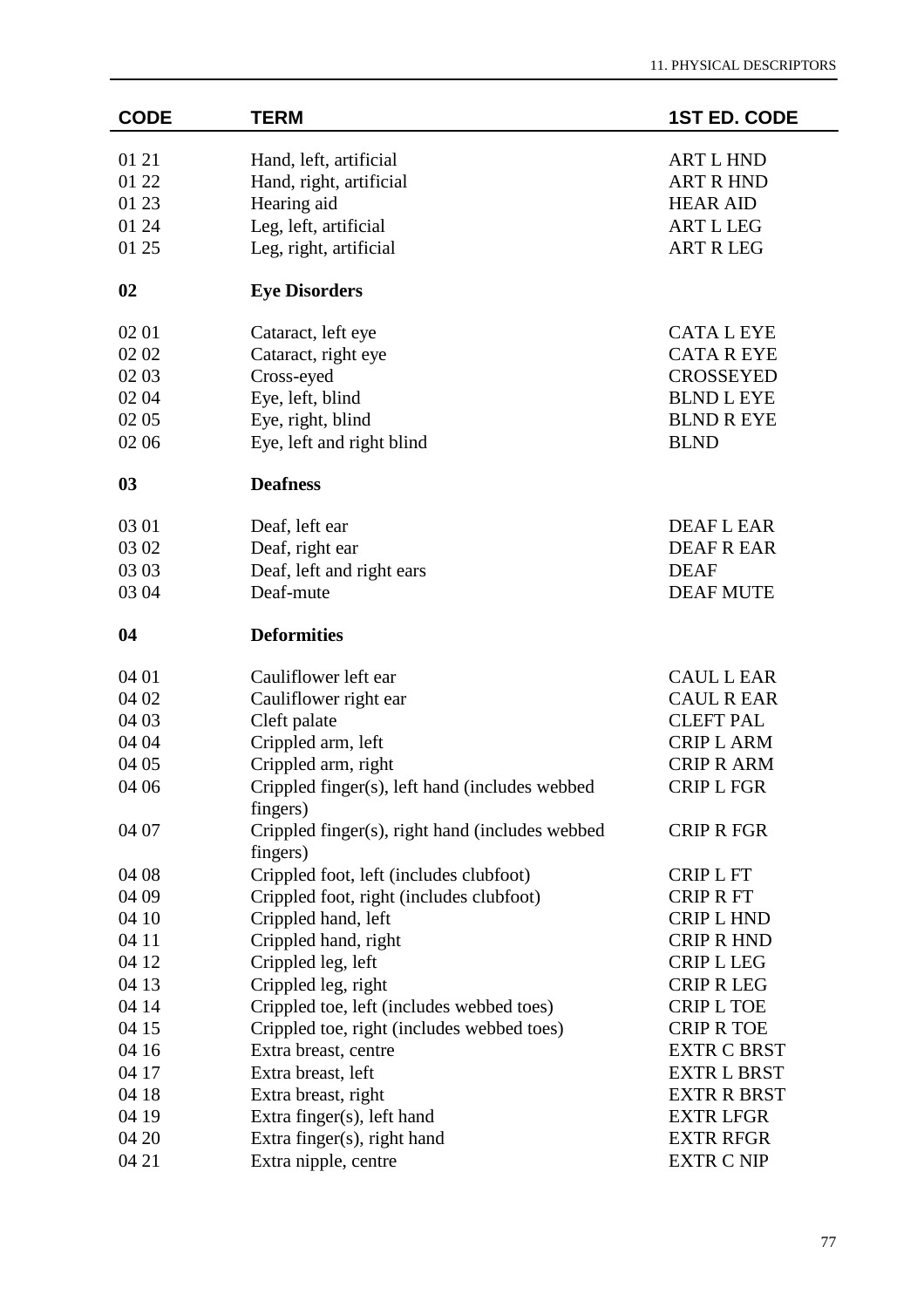| <b>CODE</b> | <b>TERM</b>                                       | <b>1ST ED. CODE</b> |
|-------------|---------------------------------------------------|---------------------|
| 04 22       | Extra nipple, left                                | <b>EXTR L NIP</b>   |
| 04 23       | Extra nipple, right                               | <b>EXTR R NIP</b>   |
| 04 24       | Extra toe $(s)$ , left foot                       | <b>EXTR L TOE</b>   |
| 04 25       | Extra toe $(s)$ , right foot                      | <b>EXTR R TOE</b>   |
| 04 26       | Harelip                                           | <b>HARELIP</b>      |
| 04 27       | Humpbacked                                        | <b>HUMPBACKED</b>   |
| 04 28       | Mute (to be used if person is mute, but not deaf) | <b>MUTE</b>         |
| 04 29       | Protruding lower jaw                              | PROT L JAW          |
| 04 30       | Protruding upper jaw                              | PROT U JAW          |
| 04 31       | Shorter left leg                                  | <b>SHRT L LEG</b>   |
| 04 32       | Shorter right leg                                 | <b>SHRT R LEG</b>   |
|             |                                                   |                     |
| 05          | <b>Fractured Bones</b>                            |                     |
| 05 01       | Fractured ankle, left                             | FRC L ANKL          |
| 05 02       | Fractured ankle, right                            | FRC R ANKL          |
| 05 03       | Fractured forearm, left                           | FRC LL ARM          |
| 05 04       | Fractured forearm, right                          | FRC LR ARM          |
| 05 05       | Fractured upper arm, left                         | FRC UL ARM          |
| 05 06       | Fractured upper arm, right                        | FRC UR ARM          |
| 05 07       | Fractured back                                    | FRC BACK            |
| 05 08       | Fractured clavicle, left                          | FRC L CLAVI         |
| 05 09       | Fractured clavicle, right                         | FRC R CLAVI         |
| 05 10       | Fractured finger(s), left hand                    | FRC L FGR           |
| 05 11       | Fractured finger(s), right hand                   | FRC R FGR           |
| 05 12       | Fractured foot, left                              | FRC L FOOT          |
| 05 13       | Fractured foot, right                             | FRC R FOOT          |
| 05 14       | Fractured hand, left                              | FRC L HAND          |
| 05 15       | Fractured hand, right                             | FRC R HAND          |
| 05 16       | Fractured jaw, upper left                         | FRC UL JAW          |
| 05 17       | Fractured jaw, upper right                        | FRC UR JAW          |
| 05 18       | Fractured jaw, lower left                         | FRC LL JAW          |
| 05 19       | Fractured jaw, lower right                        | FRC LR JAW          |
| 05 20       | Fractured knee, left                              | FRC LKNEE           |
| 05 21       | Fractured knee, right                             | FRC RKNEE           |
| 05 22       | Fractured lower leg, left                         | FRC LL LEG          |
| 05 23       | Fractured lower leg, right                        | FRC LR LEG          |
| 05 24       | Fractured thigh, left                             | FRC UL LEG          |
| 05 25       | Fractured thigh, right                            | FRC UR LEG          |
| 05 26       | Fractured neck                                    | FRC NECK            |
| 05 27       | Fractured nose                                    | FRC NOSE            |
| 05 28       | Fractured pelvic bone, left                       | FRC L PELVI         |
| 05 29       | Fractured pelvic bone, right                      | FRC R PELVI         |
| 05 30       | Fractured $\text{rib}(s)$ , left                  | FRC L RIB           |
| 05 31       | Fractured $\text{rib}(s)$ , right                 | FRC R RIB           |
| 05 32       | Fractured shoulder, left                          | FRC L SHLD          |
| 05 33       | Fractured shoulder, right                         | FRC R SHLD          |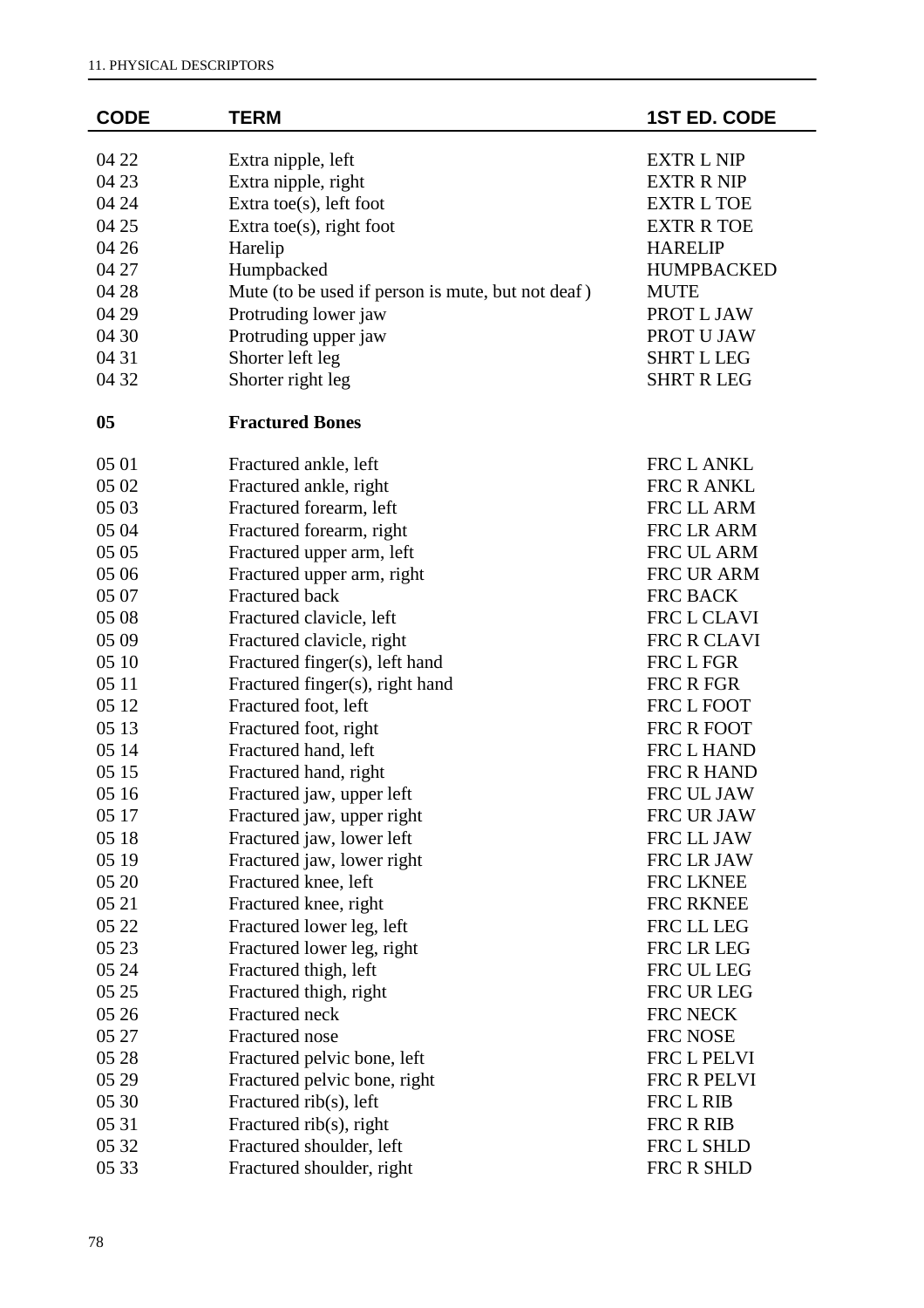| <b>CODE</b> | <b>TERM</b>                      | <b>1ST ED. CODE</b> |
|-------------|----------------------------------|---------------------|
| 05 34       | Fractured skull                  | FRC SKULL           |
| 05 35       | Fractured spine                  | FRC SPINE           |
| 05 36       | Fractured sternum                | FRC STERN           |
| 05 37       | Fractured toe(s), left foot      | FRC L TOE           |
| 05 38       | Fractured toe(s), right foot     | FRC R TOE           |
| 05 39       | Fractured wrist, left            | FRC L WRST          |
| 05 40       | Fractured wrist, right           | FRC R WRST          |
| 06          | <b>Medical Devices</b>           |                     |
| 06 01       | Artificial elbow joint           | <b>ART ELBOW</b>    |
| 06 02       | Artificial hip joint             | <b>ART HIP</b>      |
| 06 03       | Artificial knee joint            | <b>ART KNEE</b>     |
| 06 04       | Artificial larynx                | <b>ART LARYNX</b>   |
| 06 05       | Artificial shoulder joint        | <b>ART SHLD</b>     |
| 06 06       | Cardiac pacemaker                | <b>CARD PACEM</b>   |
| 06 07       | Colostomy appliances             | <b>COLOST APP</b>   |
| 06 08       | Intramedullary rod               | <b>INTRA ROD</b>    |
| 06 09       | Intrauterine device              | <b>IUD</b>          |
| 06 10       | Orthopaedic nail or pin          | <b>ORTH NAIL</b>    |
| 06 11       | Orthopaedic plate                | <b>ORTH PLATE</b>   |
| 06 12       | Orthopaedic screw                | <b>ORTH SCREW</b>   |
| 06 13       | Shunt, arterial, vascular        | <b>SHUNT ART</b>    |
| 06 14       | Shunt, cerebral ventricle        | <b>SHUNT CERB</b>   |
| 06 15       | Skull plate                      | <b>SKL PLATE</b>    |
| 06 16       | <b>Staples</b>                   | <b>STAPLES</b>      |
| 06 17       | Tubes in ears, both              | <b>EAR TUBES</b>    |
| 06 18       | Tubes in ear, left               | <b>TUBE L EAR</b>   |
| 06 19       | Tubes in ear, right              | <b>TUBE R EAR</b>   |
| 06 20       | Vascular prosthesis              | <b>VASC PROTH</b>   |
| 06 21       | Wire sutures                     | <b>WIRE SUTUR</b>   |
| 07          | <b>Missing Body Parts/Organs</b> |                     |
| 07 01       | Missing adenoids                 | <b>MISS ADND</b>    |
| 07 02       | Missing appendix                 | <b>MISS APPNX</b>   |
| 07 03       | Missing arm, left                | <b>MISS L ARM</b>   |
| 07 04       | Missing arm, right               | <b>MISS R ARM</b>   |
| 07 05       | Missing arm, lower left          | <b>MISS LL ARM</b>  |
| 07 06       | Missing arm, lower right         | <b>MISS LR ARM</b>  |
| 07 07       | Missing breasts                  | <b>MISS BRSTS</b>   |
| 07 08       | Missing breast, left             | <b>MISS L BRST</b>  |
| 07 09       | Missing breast, right            | <b>MISS R BRST</b>  |
| 07 10       | Missing ear, left                | <b>MISS L EAR</b>   |
| 07 11       | Missing ear, right               | <b>MISS R EAR</b>   |
| 07 12       | Missing eye, left                | <b>MISS L EYE</b>   |
| 07 13       | Missing eye, right               | <b>MISS R EYE</b>   |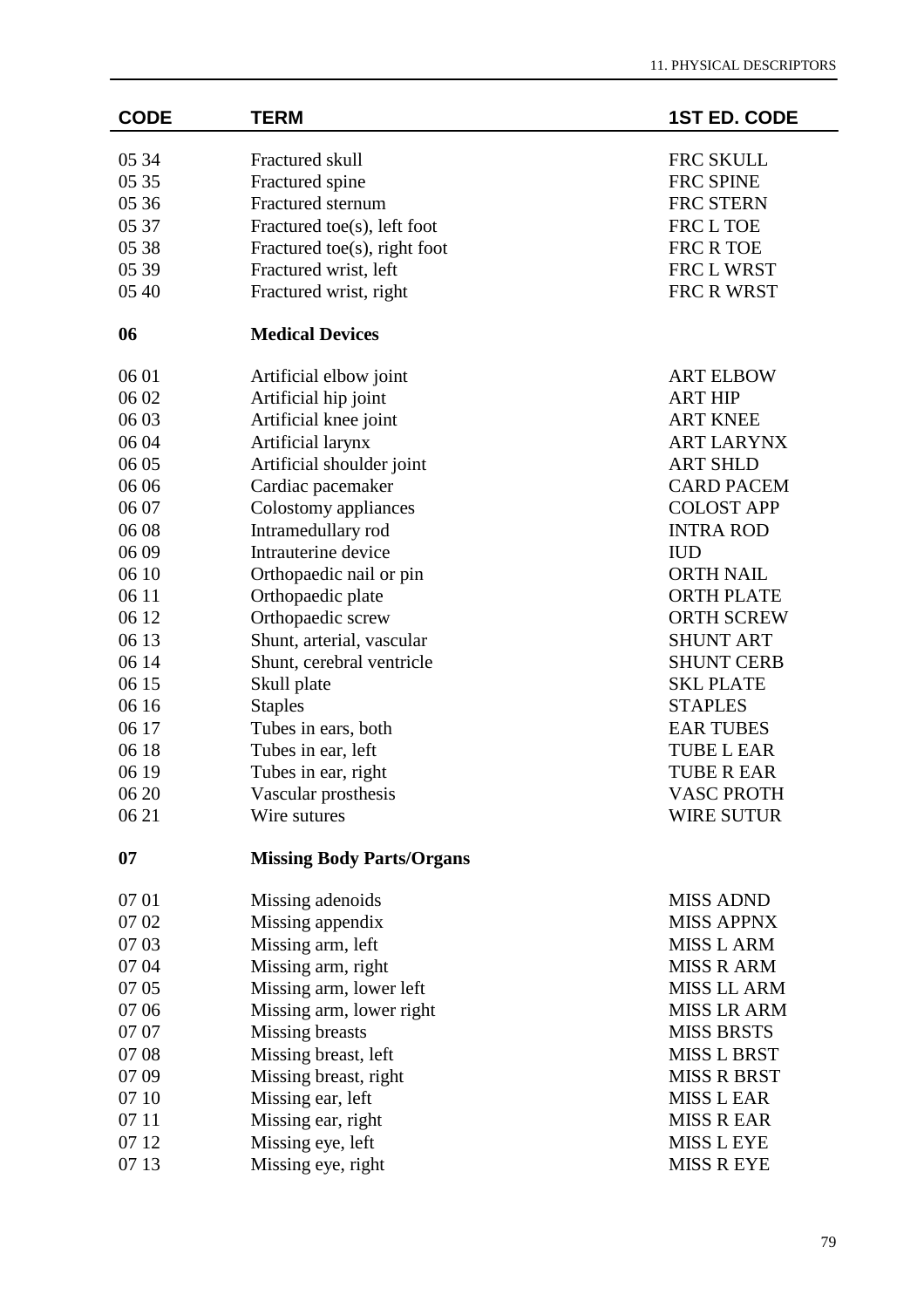| <b>CODE</b> | <b>TERM</b>                         | <b>1ST ED. CODE</b> |
|-------------|-------------------------------------|---------------------|
| 07 14       | Missing finger(s), left hand        | <b>MISS L FGR</b>   |
| 07 15       | Missing finger(s), right hand       | <b>MISS R FGR</b>   |
| 07 16       | Missing finger joint(s), left hand  | <b>MISS L FJT</b>   |
| 07 17       | Missing finger joint(s), right hand | <b>MISS R FJT</b>   |
| 07 18       | Missing foot, left                  | MISS L FT           |
| 07 19       | Missing foot, right                 | <b>MISS R FT</b>    |
| 07 20       | Missing gallbladder                 | <b>MISS GALL</b>    |
| 07 21       | Missing hand, left                  | <b>MISS L HND</b>   |
| 07 22       | Missing hand, right                 | <b>MISS R HND</b>   |
| 07 23       | Missing intestines                  | <b>MISS INTES</b>   |
| 07 24       | Missing kidney, left                | MISS L KI           |
| 07 25       | Missing kidney, right               | MISS R KI           |
| 07 26       | Missing larynx                      | <b>MISS LRYNX</b>   |
| 07 27       | Missing leg, left                   | <b>MISS L LEG</b>   |
| 07 28       | Missing leg, right                  | <b>MISS R LEG</b>   |
| 07 29       | Missing leg, lower left             | <b>MISS LL LEG</b>  |
| 07 30       | Missing leg, lower right            | <b>MISS LR LEG</b>  |
| 07 31       | Missing lung, left                  | <b>MISS L LUNG</b>  |
| 07 32       | Missing lung, right                 | <b>MISS R LUNG</b>  |
| 07 33       | Missing nose                        | <b>MISS NOSE</b>    |
| 07 34       | Missing ovaries                     | <b>MISS OVARS</b>   |
| 07 35       | Missing ovary, left                 | <b>MISS L OVAR</b>  |
| 07 36       | Missing ovary, right                | <b>MISS R OVAR</b>  |
| 07 37       | Missing pancreas                    | <b>MISS PANCR</b>   |
| 07 38       | Missing prostate gland              | <b>MISS PROST</b>   |
| 07 39       | Missing spleen                      | <b>MISS SPLEN</b>   |
| 07 40       | Missing stomach                     | <b>MISS STOMA</b>   |
| 0741        | Missing testis, left                | <b>MISS L TES</b>   |
| 07 42       | Missing testis, right               | <b>MISS R TES</b>   |
| 0743        | Missing thyroid                     | <b>MISS THYRD</b>   |
| 07 44       | Missing toe $(s)$ , left foot       | MISS L TOE          |
| 0745        | Missing toe $(s)$ , right foot      | <b>MISS R TOE</b>   |
| 0746        | Missing tongue                      | <b>MISS TONG</b>    |
| 0747        | Missing tonsils                     | <b>MISS TONSL</b>   |
| 0748        | Missing uterus                      | <b>MISS UTRUS</b>   |
| 08          | <b>Moles</b>                        |                     |
| 08 01       | Mole on arm, left                   | <b>MOLE L ARM</b>   |
| 08 02       | Mole on arm, right                  | <b>MOLE R ARM</b>   |
| 08 03       | Mole on breast, left                | <b>MOLE L BRST</b>  |
| 08 04       | Mole on breast, right               | <b>MOLE R BRST</b>  |
| 08 05       | Mole on buttock, left               | <b>MOLE L BUTTK</b> |
| 08 06       | Mole on buttock, right              | <b>MOLE R BUTTK</b> |
| 08 07       | Mole on cheek (face), left          | MOLE L CHK          |
| 08 08       | Mole on cheek (face), right         | <b>MOLE R CHK</b>   |
| 08 09       | Mole on chin                        | <b>MOLE CHIN</b>    |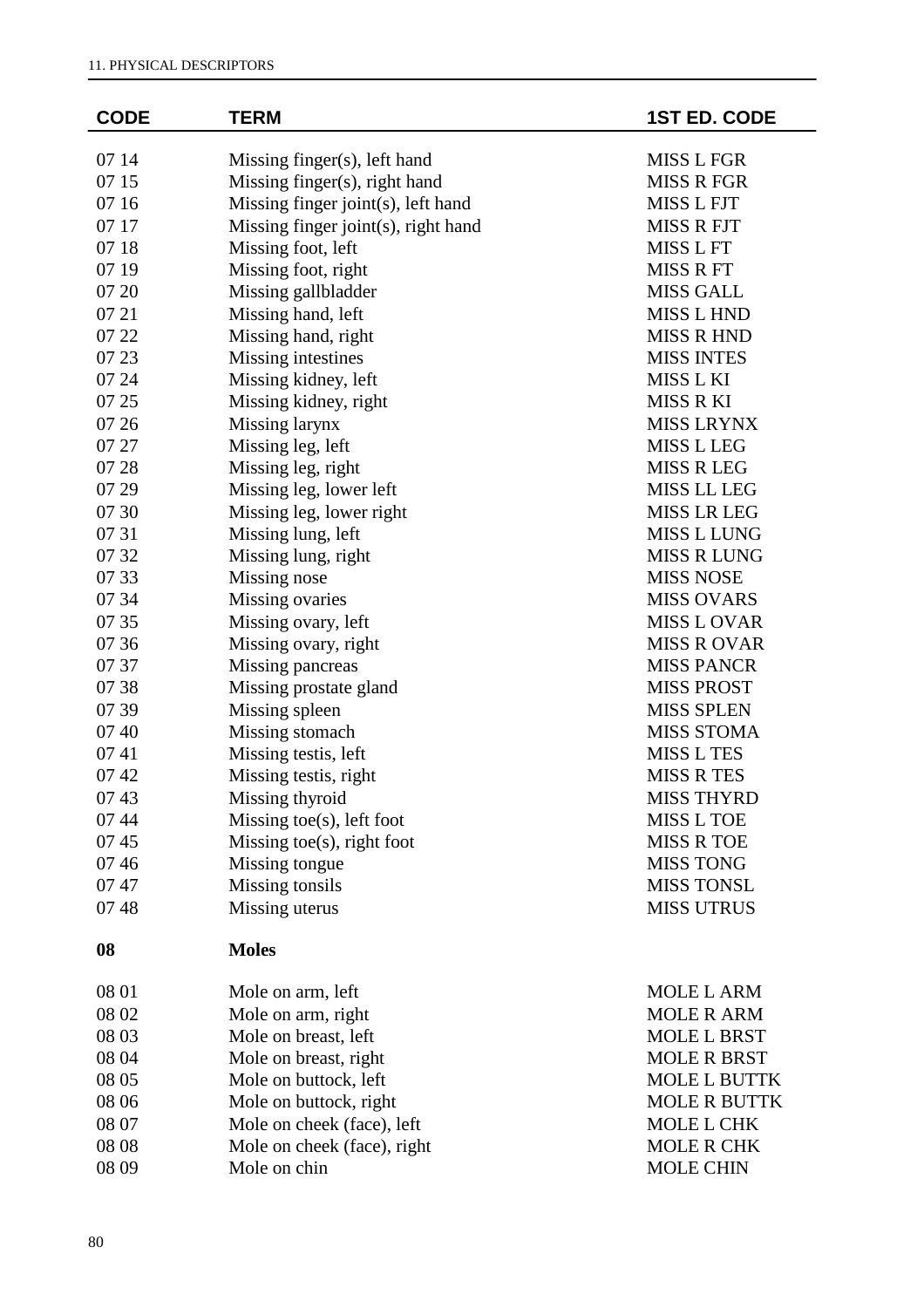$\overline{\phantom{a}}$ 

| <b>CODE</b> | <b>TERM</b>                           | <b>1ST ED. CODE</b> |
|-------------|---------------------------------------|---------------------|
| 08 10       | Mole on ear, left                     | <b>MOLE L EAR</b>   |
| 08 11       | Mole on ear, right                    | <b>MOLE R EAR</b>   |
| 08 12       | Mole on eyebrow/eye area, left        | <b>MOLE L EYE</b>   |
| 08 13       | Mole on eyebrow/eye area, right       | <b>MOLE R EYE</b>   |
| 08 14       | Mole on finger(s), left hand          | <b>MOLE L FGR</b>   |
| 08 15       | Mole on finger(s), right hand         | <b>MOLE R FGR</b>   |
| 08 16       | Mole on forehead                      | <b>MOLE FHD</b>     |
| 08 17       | Mole on hand, left                    | <b>MOLE L HND</b>   |
| 08 18       | Mole on hand, right                   | <b>MOLE R HND</b>   |
| 08 19       | Mole on lip, lower                    | <b>MOLE L LIP</b>   |
| 08 20       | Mole on lip, upper                    | <b>MOLE U LIP</b>   |
| 08 21       | Mole on neck                          | <b>MOLE NECK</b>    |
| 08 22       | Mole on nose                          | <b>MOLE NOSE</b>    |
| 08 23       | Mole on wrist, left                   | <b>MOLE L WRS</b>   |
| 08 24       | Mole on wrist, right                  | <b>MOLE R WRS</b>   |
| 09          | <b>Needle ("Track") Marks</b>         |                     |
| 09 01       | Needle marks on arm, left             | NM L ARM            |
| 09 02       | Needle marks on arm, right            | NM R ARM            |
| 09 03       | Needle marks on buttock, left         | NM L BUTTK          |
| 09 04       | Needle marks on buttock, right        | NM R BUTTK          |
| 09 05       | Needle marks on finger(s), left hand  | NM L FGR            |
| 09 06       | Needle marks on finger(s), right hand | NM R FGR            |
| 09 07       | Needle marks on foot, left            | NM L FOOT           |
| 09 08       | Needle marks on foot, right           | NM R FOOT           |
| 09 09       | Needle marks on hand, left            | NM L HND            |
| 09 10       | Needle marks on hand, right           | NM R HND            |
| 09 11       | Needle marks on leg, left             | NM L LEG            |
| 09 12       | Needle marks on leg, right            | NM R LEG            |
| 09 13       | Needle marks on thigh, left           | NM L THIGH          |
| 09 14       | Needle marks on thigh, right          | NM R THIGH          |
| 09 15       | Needle marks on wrist, left           | NM L WRIST          |
| 09 16       | Needle marks on wrist, right          | NM R WRIST          |
| 10          | <b>Other Physical Characteristics</b> |                     |
| 10 01       | Bald; Balding                         | <b>BALD</b>         |
| 10 02       | Cleft chin                            | <b>CLEFT CHIN</b>   |
| 10 03       | Dimples, left cheek (face)            | <b>DIMP L CHK</b>   |
| 10 04       | Dimples, right cheek (face)           | <b>DIMP R CHK</b>   |
| 10 05       | Freckles                              | <b>FRECKLES</b>     |
| 10 06       | Hair implants                         | <b>HAIR IMPL</b>    |
| 1007        | Pierced ears                          | PRCD EARS           |
| 1008        | Pierced left ear                      | PRCD L EAR          |
| 1009        | Pierced right ear                     | PRCD R EAR          |
| 10 10       | Pierced nose                          | PRCD NOSE           |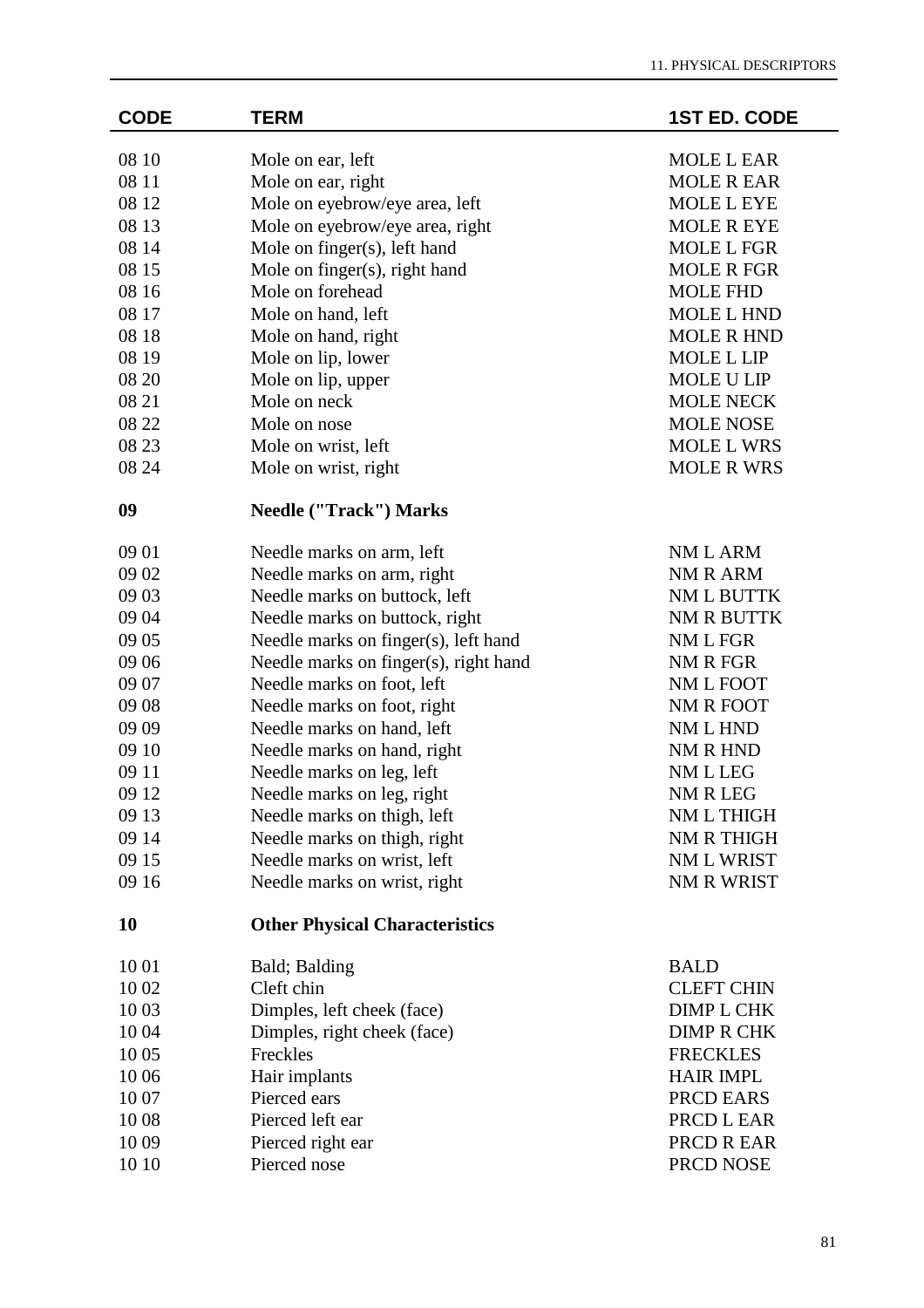| <b>CODE</b> | <b>TERM</b>                     | <b>1ST ED. CODE</b> |
|-------------|---------------------------------|---------------------|
| 11          | <b>Scars</b>                    |                     |
| 11 01       | Scar on abdomen                 | <b>SC ABDOM</b>     |
| 11 02       | Scar on ankle, left             | <b>SCLANKL</b>      |
| 11 03       | Scar on ankle, right            | <b>SC R ANKL</b>    |
| 11 04       | Scar on arm, left upper         | <b>SC UL ARM</b>    |
| 11 05       | Scar on arm, right upper        | <b>SC UR ARM</b>    |
| 11 06       | Scar on back                    | <b>SC BACK</b>      |
| 11 07       | Scar on breast, left            | <b>SCLBRST</b>      |
| 1108        | Scar on breast, right           | <b>SCRBRST</b>      |
| 1109        | Scar on buttock, left           | <b>SCLBUTTK</b>     |
| 11 10       | Scar on buttock, right          | <b>SC R BUTTK</b>   |
| 11 11       | Scar on calf, left              | <b>SCL CALF</b>     |
| 11 12       | Scar on calf, right             | <b>SCR CALF</b>     |
| 11 13       | Scar on cheek (face), left      | <b>SCL CALF</b>     |
| 11 14       | Scar on cheek (face), right     | <b>SC R CHK</b>     |
| 11 15       | Scar on chest                   | <b>SC CHEST</b>     |
| 11 16       | Scar on chin                    | <b>SC CHIN</b>      |
| 11 17       | Scar on ear, left               | <b>SCLEAR</b>       |
| 11 18       | Scar on ear, right              | <b>SCREAR</b>       |
| 11 19       | Scar on elbow, left             | <b>SCLELB</b>       |
| 11 20       | Scar on elbow, right            | <b>SCRELB</b>       |
| 11 21       | Scar on eyebrow/eye area, left  | <b>SCLEYE</b>       |
| 11 22       | Scar on eyebrow/eye area, right | <b>SCREYE</b>       |
| 11 23       | Scar on finger(s), left hand    | <b>SCLFGR</b>       |
| 11 24       | Scar on finger(s), right hand   | <b>SCRFGR</b>       |
| 11 25       | Scar on foot, left              | <b>SCLFT</b>        |
| 11 26       | Scar on foot, right             | <b>SCRFT</b>        |
| 11 27       | Scar on forearm, left           | <b>SCLFARM</b>      |
| 11 28       | Scar on forearm, right          | <b>SC RF ARM</b>    |
| 11 29       | Scar on forehead                | <b>SC FHD</b>       |
| 11 30       | Scar on hand, left              | <b>SCLHND</b>       |
| 11 31       | Scar on hand, right             | <b>SC R HND</b>     |
| 11 32       | Scar on head (non-specific)     | <b>SC HEAD</b>      |
| 11 33       | Scar on knee, left              | <b>SCL KNEE</b>     |
| 11 34       | Scar on knee, right             | <b>SC R KNEE</b>    |
| 11 35       | Scar on lip, lower              | <b>SC LOW LIP</b>   |
| 11 36       | Scar on lip, upper              | <b>SC UP LIP</b>    |
| 11 37       | Scar on neck                    | <b>SC NECK</b>      |
| 11 38       | Scar on nose                    | <b>SC NOSE</b>      |
| 11 39       | Pockmarks                       | <b>POCKMARKS</b>    |
| 1140        | Scar on shoulder, left          | <b>SCL SHLD</b>     |
| 1141        | Scar on shoulder, right         | <b>SC R SHLD</b>    |
| 11 42       | Scar on thigh, left             | <b>SCLTHGH</b>      |
| 1143        | Scar on thigh, right            | <b>SC R THGH</b>    |
| 11 44       | Scar on wrist, left             | <b>SCL WRIST</b>    |
| 1145        | Scar on wrist, right            | <b>SC R WRIST</b>   |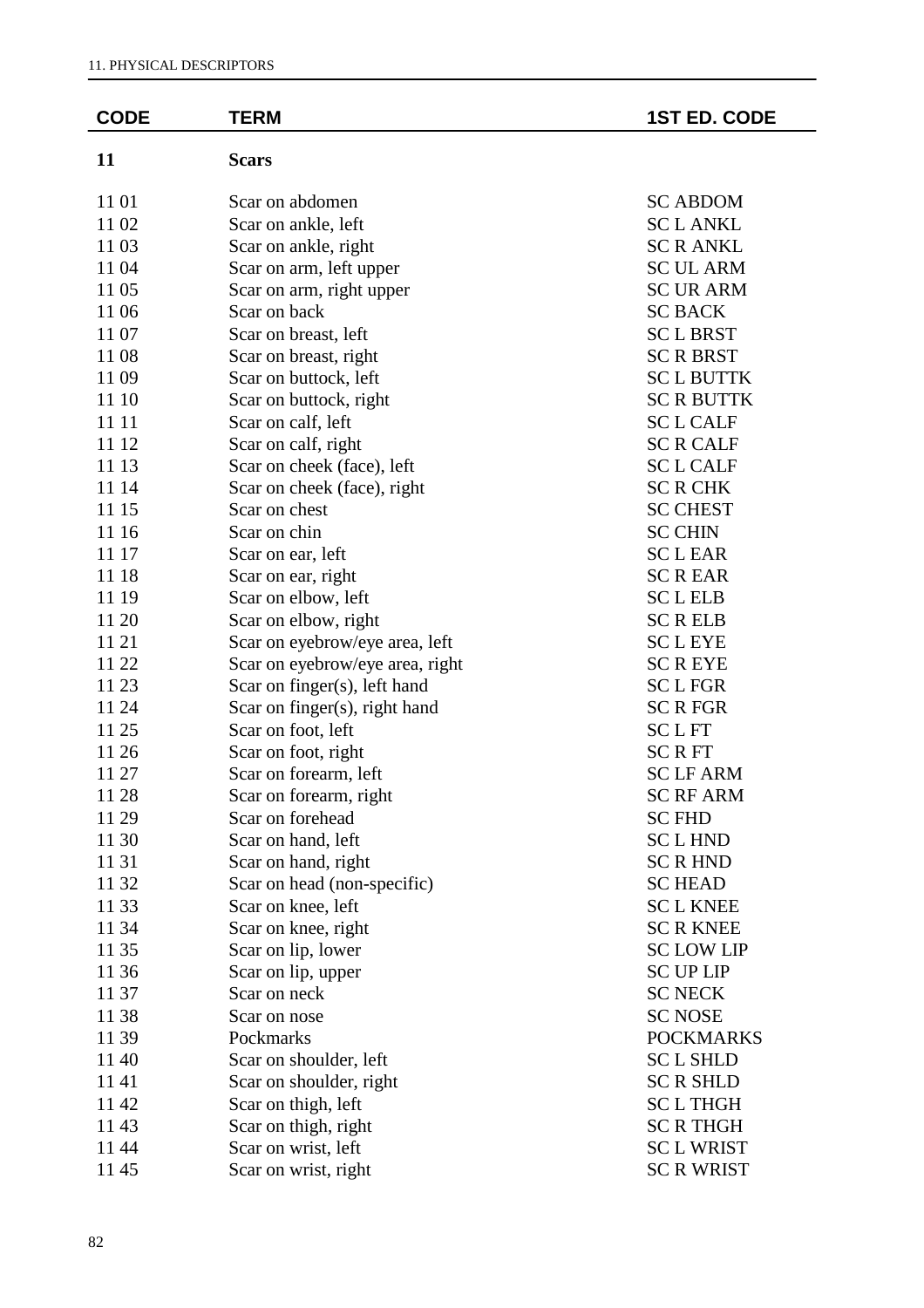| <b>CODE</b> | <b>TERM</b>                                       | <b>1ST ED. CODE</b> |
|-------------|---------------------------------------------------|---------------------|
| 12          | <b>Skin Discolouration (including birthmarks)</b> |                     |
| 12 01       | Discolouration on abdomen                         | <b>DISC ABDOM</b>   |
| 1202        | Discolouration on ankle, left                     | <b>DISC L ANK</b>   |
| 1203        | Discolouration on ankle, right                    | <b>DISC R ANK</b>   |
| 1204        | Discolouration on arm, left                       | <b>DISC L ARM</b>   |
| 1205        | Discolouration on arm, right                      | <b>DISC R ARM</b>   |
| 1206        | Discolouration on back                            | <b>DISC BACK</b>    |
| 1207        | Discolouration on buttock, left                   | DISC L BUT          |
| 1208        | Discolouration on buttock, right                  | <b>DISC R BUT</b>   |
| 1209        | Discolouration on cheek (face), left              | DISC L CHK          |
| 12 10       | Discolouration on cheek (face), right             | <b>DISC R CHK</b>   |
| 12 11       | Discolouration on chest                           | <b>DISC CHEST</b>   |
| 12 12       | Discolouration on chin                            | <b>DISC CHIN</b>    |
| 12 13       | Discolouration on ear, left                       | <b>DISC L EAR</b>   |
| 12 14       | Discolouration on ear, right                      | <b>DISC R EAR</b>   |
| 12 15       | Discolouration on eyebrow, left; l-eye area       | DISC L EYE          |
| 12 16       | Discolouration on eyebrow, right; r-eye area      | <b>DISC R EYE</b>   |
| 12 17       | Discolouration on finger(s), left hand            | DISC L FGR          |
| 12 18       | Discolouration on finger(s), right hand           | <b>DISC R FGR</b>   |
| 12 19       | Discolouration on foot, left                      | DISC L FT           |
| 12 20       | Discolouration on foot, right                     | <b>DISC R FT</b>    |
| 12 21       | Discolouration on forehead                        | <b>DISC FHD</b>     |
| 12 22       | Discolouration on hand, left                      | DISC L HND          |
| 12 23       | Discolouration on hand, right                     | <b>DISC R HND</b>   |
| 12 24       | Discolouration on knee, left                      | DISC L KNEE         |
| 12 25       | Discolouration on knee, right                     | <b>DISC R KNEE</b>  |
| 12 26       | Discolouration on leg, left                       | DISC L LEG          |
| 12 27       | Discolouration on leg, right                      | <b>DISC R LEG</b>   |
| 12 28       | Discolouration on lip, lower                      | DISC L LIP          |
| 12 29       | Discolouration on lip, upper                      | DISC U LIP          |
| 12 30       | Discolouration on neck                            | <b>DISC NECK</b>    |
| 12 31       | Discolouration on nose                            | <b>DISC NOSE</b>    |
| 12 32       | Discolouration on shoulder, left                  | DISC L SHLD         |
| 12 33       | Discolouration on shoulder, right                 | <b>DISC R SHLD</b>  |
| 12 34       | Discolouration on wrist, left                     | DISC L WRS          |
| 12 35       | Discolouration on wrist, right                    | <b>DISC R WRS</b>   |
| 13          | <b>Tattoos</b>                                    |                     |
| 13 01       | Tattoo on abdomen                                 | <b>TAT ABDOM</b>    |
| 1302        | Tattoo on ankle, left                             | <b>TAT L ANKL</b>   |
| 1303        | Tattoo on ankle, right                            | <b>TAT R ANKL</b>   |
| 1304        | Tattoo on arm, left upper                         | <b>TAT UL ARM</b>   |
| 1305        | Tattoo on arm, right upper                        | <b>TAT UR ARM</b>   |
| 13 06       | Tattoo on back                                    | <b>TAT BACK</b>     |
| 13 07       | Tattoo on breast                                  | <b>TAT BREAST</b>   |
|             |                                                   |                     |